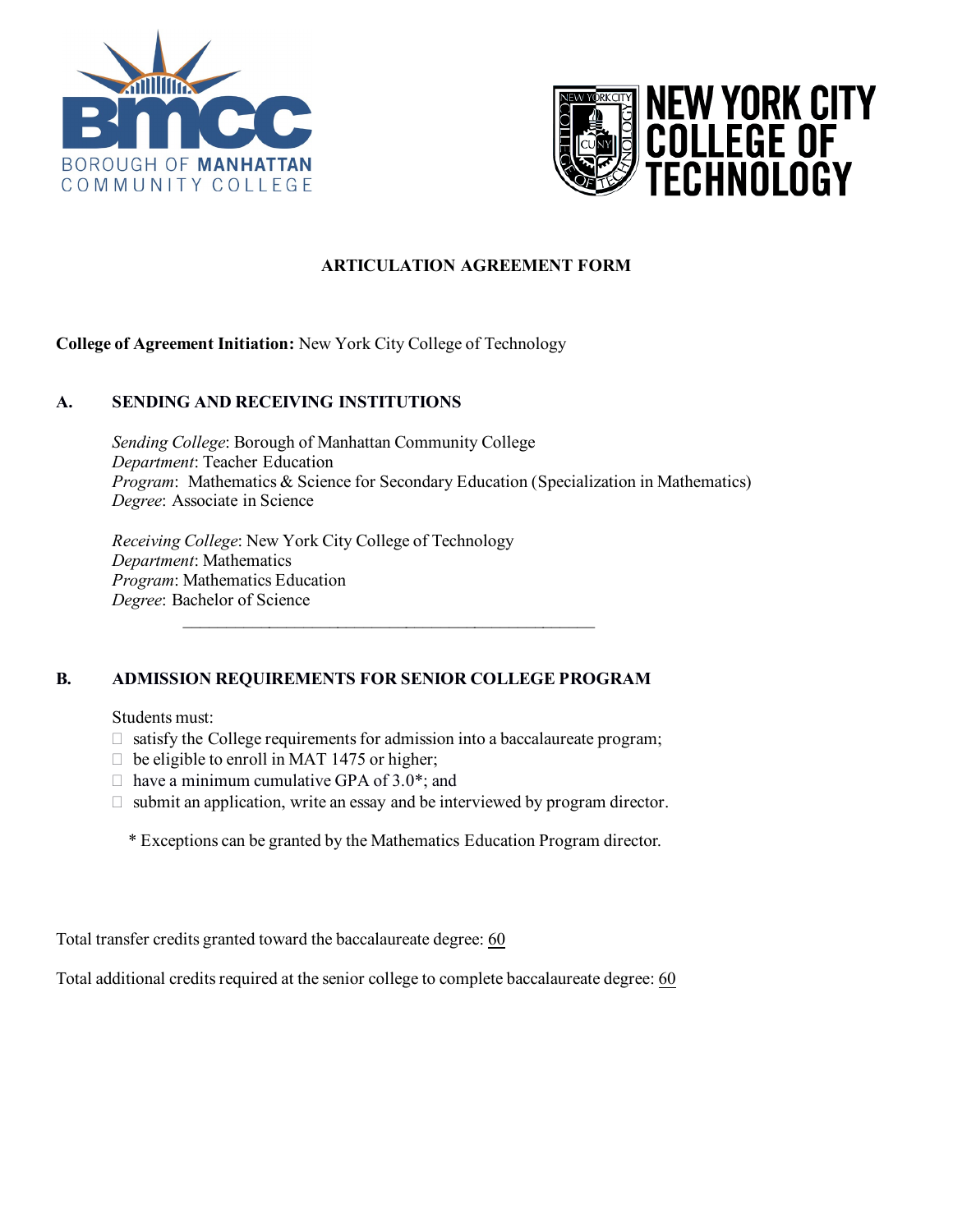### **C. COURSES TRANSFERRED FROM BOROUGH OF MANHATTAN COMMUNITY COLLEGE (BMCC)**

Students transferring from BMCC with an Associate Degree in: Mathematics & Science for Secondary Education (Specialization in Mathematics) shall enter the Bachelor of Science in Mathematics Education program at NYCCT as juniors. They will have the following courses transferred to NYCCT.

| <b>BMCC</b>                                  |                         | <b>NYCCT</b>                            |                          |  |
|----------------------------------------------|-------------------------|-----------------------------------------|--------------------------|--|
| <b>Course and Title</b>                      | <b>Credits</b>          |                                         | <b>Credits</b>           |  |
| <b>Required Common Core (14)</b>             |                         |                                         |                          |  |
| <b>English Composition</b>                   | 6                       | English Composition                     | 6                        |  |
| Life and Physical Sciences                   | $\overline{4}$          | Life and Physical Sciences              | $\overline{\mathcal{A}}$ |  |
| Choose one of the following:                 |                         |                                         |                          |  |
| General Astronomy - AST 110 (4cr.) OR        |                         |                                         |                          |  |
| Biology I - BIO 210 (4cr.) OR                |                         |                                         |                          |  |
| College Chemistry I - CHE 201 (4cr.) OR      |                         |                                         |                          |  |
| General Physics - PHY 110 (4cr.) OR          |                         |                                         |                          |  |
| Physics I - PHY 210 (4cr.)                   |                         |                                         |                          |  |
| Mathematical and Quantitative Reasoning      | $\overline{4}$          | Mathematical and Quantitative Reasoning | $\overline{4}$           |  |
| Required MAT 206 Precalculus or higher       |                         |                                         |                          |  |
| <b>Required Flexible Core (19)</b>           |                         |                                         |                          |  |
| Creative Expression                          | $\overline{3}$          | Creative Expression                     | $\overline{3}$           |  |
| FUNDAMENTALS OF SPEECH - SPE 100 OR          |                         | COM $1330*$                             |                          |  |
| SPE 102 required (3cr.)                      |                         |                                         |                          |  |
| World Cultures & Global Issues               | $\overline{3}$          | World Cultures & Global Issues          | 3                        |  |
| (Foreign language strongly recommended**)    |                         | (Foreign language required)             |                          |  |
| US Experience in its Diversity               | $\overline{\mathbf{3}}$ | US Experience in its Diversity          | $\overline{3}$           |  |
| Individual and Society (IS)                  | $\overline{\mathbf{3}}$ | Individual and Society (IS)             | $\overline{3}$           |  |
| Scientific World (SW)                        | $\overline{3}$          | Scientific World (SW)*                  | $\overline{3}$           |  |
| PSY 100 required(3cr.)                       |                         | <b>PSY 1101</b>                         |                          |  |
| One additional Flex Core Course              | $\overline{4}$          | One additional Flex Core Course:        | $\overline{4}$           |  |
| Scientific World course required             |                         | Recommended Scientific World course     |                          |  |
| <b>Mathematics Core Content Courses (15)</b> |                         |                                         |                          |  |
| MAT 301 Calculus I                           | $\overline{4}$          | MAT 1475 Calculus I                     | $\overline{4}$           |  |
| MAT 302 Calculus II                          | $\overline{4}$          | MAT 1575 Calculus II                    | $\overline{4}$           |  |
| MAT 303 Calculus III                         | $\overline{\mathbf{4}}$ | MAT 2675, Calculus III                  | $\overline{4}$           |  |
| MAT 315 Linear Algebra                       | $\overline{3}$          | MAT 2580 Linear Algebra                 | $\overline{3}$           |  |
| <b>Pedagogical Core (12)</b>                 |                         |                                         |                          |  |
| EDS 201 Adolescent Development               | $\overline{3}$          | EDU3610 Human Learning and Instruction  | 3                        |  |
| EDU 202: Urban Schools in a Diverse American |                         | MEDU 1010 Foundations of Mathematics    |                          |  |
| Society                                      |                         | Education                               |                          |  |
| OR.                                          | 3                       | OR.                                     | 3                        |  |
| EDS 202 Special Topics in Secondary School   |                         | EDU 3670: Methods of Literacy           |                          |  |
| Education                                    |                         | Instruction                             |                          |  |
| HIS 101: Western Civilization                | 3                       | Additional Liberal Arts                 | $\mathfrak{Z}$           |  |
| ENG 391 or ENG 392 or MUS 103 or ART 103     | $\overline{3}$          | Additional Liberal Arts                 | $\overline{3}$           |  |
| <b>TOTAL</b>                                 | 60                      |                                         | 60                       |  |

#### **COURSE-TO-COURSE EQUIVALENCIES AND TRANSFER CREDIT AWARDED**

\*May transfer as IS, if more advantageous: COM 1330 and PSY 1101 are in the Individual and Society flexible core at NYCCT.

\*\*If the foreign language requirement has not been satisfied, an additional course will be needed at NYCCT. The foreign language requirement may be met in any one of the following ways: Successful completion of a 3-credit foreign language course at NYCCT or transferred from another college; Earning a score of 85 or higher on the New York State Regents examination in a foreign language; A score of 4 or better on the advanced placement examination in a foreign language; Satisfactory completion of a College Level Examination Program (CLEP) test in a foreign language; Graduation from a higher education institution with a bachelor's degree or its equivalent, in which the language of instruction was other than English.

Students that transfer to NYCCT after earning the AS in Math & Science for Secondary Education (Specialization in Mathematics) at BMCC by completing the 60 credits shown above, will be required to satisfactorily complete the following 60 credits at NYCCT in order to earn the BS in Mathematics Education.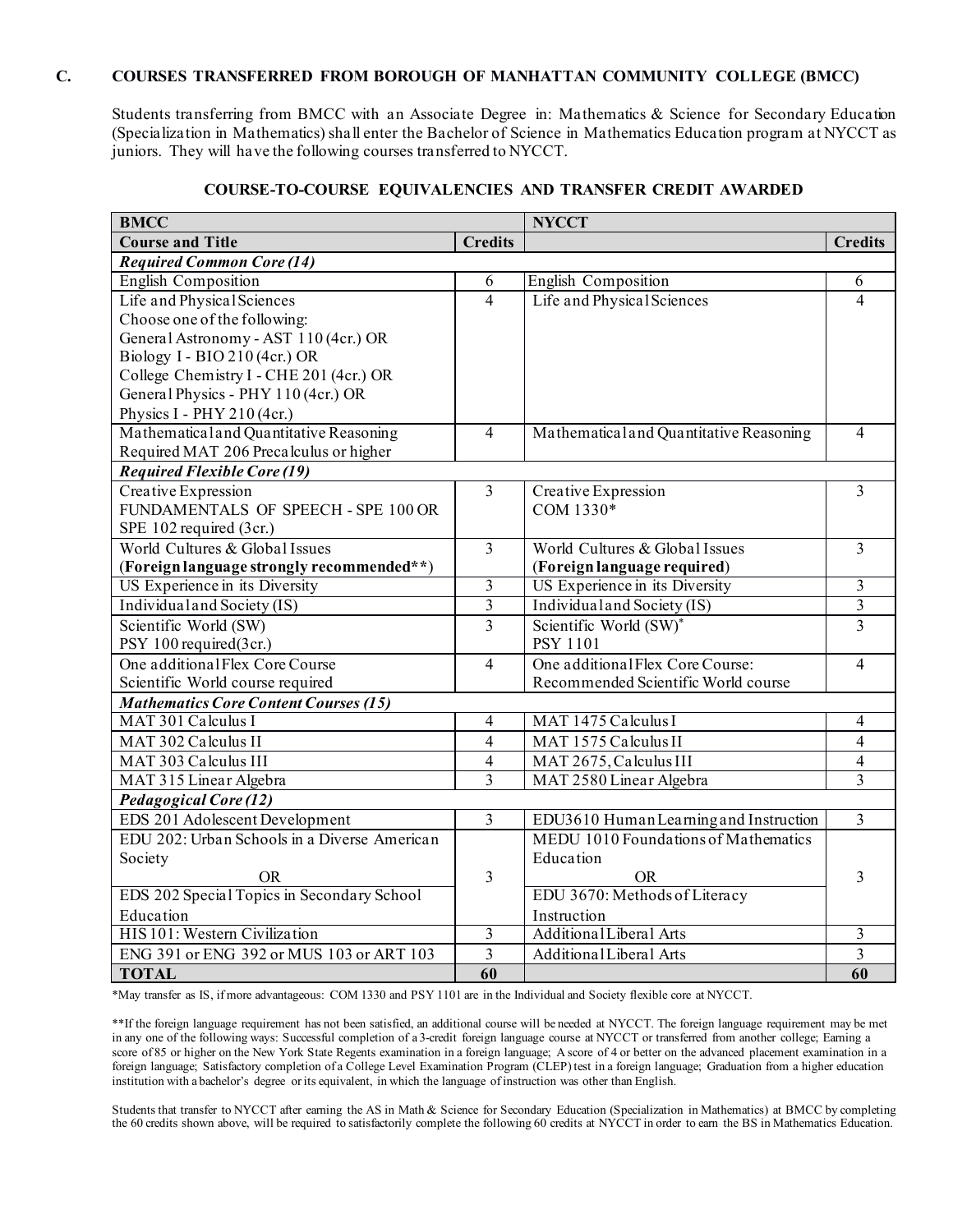### **D.** SENIOR COLLEGE COURSES REMAINING FOR COMPLETION OF BACCALAUREATE DEGREE<sup>1,2,3,4</sup>

| <b>Course and Title</b>                                                                                 |  |  |
|---------------------------------------------------------------------------------------------------------|--|--|
| Mathematics Core Content Courses (22) <sup>2</sup>                                                      |  |  |
| MAT 1372 Statistics with Probability                                                                    |  |  |
| MAT 2571 Introduction to Proofs and Logic (advanced liberal arts, WI)                                   |  |  |
| MAT 3050 Geometry                                                                                       |  |  |
| MAT 3075 Introduction to Real Analysis                                                                  |  |  |
| MAT 3080 Modern Algebra                                                                                 |  |  |
| MAT 4030 History of Mathematics                                                                         |  |  |
| PEDAGOGICAL CORE (29) <sup>2</sup>                                                                      |  |  |
| <b>Specialized Pedagogical Courses</b>                                                                  |  |  |
| MEDU 1021 Teaching and Learning Strategies for Mathematics Teachers                                     |  |  |
| MEDU 2901 Peer Leader Training in Mathematics                                                           |  |  |
| MEDU 3000 Mathematics of the Secondary School Curriculum                                                |  |  |
| MEDU 3001 Methods of Teaching Middle School Mathematics                                                 |  |  |
| MEDU 3002 Methods of Teaching Secondary School Mathematics (WI)                                         |  |  |
| MEDU 3003 Microteaching                                                                                 |  |  |
| MEDU 4000 Student Teaching Seminar                                                                      |  |  |
| MEDU 4001 Student Teaching in High School                                                               |  |  |
| MEDU 4002 Student Teaching in High School                                                               |  |  |
| <b>Common Pedagogical Core <math>(6)^2</math></b>                                                       |  |  |
| EDU 2455: Methods and Materials for Special Needs Students                                              |  |  |
| MEDU 1010 Foundation of Mathematics Education or EDU 3670: Methods of Literacy Instruction <sup>3</sup> |  |  |
| Additional Requirements $(3)^2$                                                                         |  |  |
| <b>Interdisciplinary Course</b>                                                                         |  |  |
| <b>TOTAL</b>                                                                                            |  |  |

<sup>1</sup> In addition to requirements of the AS degree, City Tech bachelor's degree students are required to take one Writing Intensive (WI) course in the Major and one WI course in the liberal arts and sciences. **All graduates must also satisfy CUNY Pathways requirements.**

<sup>2</sup> Complete lists of liberal arts and sciences courses and advanced liberal arts and sciences courses, as well as semester-specific lists of interdisciplinary courses, are available online at the City Tech Pathways website.

<sup>3</sup> Students should take either MEDU 1010 or EDU 3670 as part of the 60 credits taken at City Tech, depending on which equivalent course they have not already taken.

<sup>4</sup> Depends on any additional mathematics or education courses transferred.